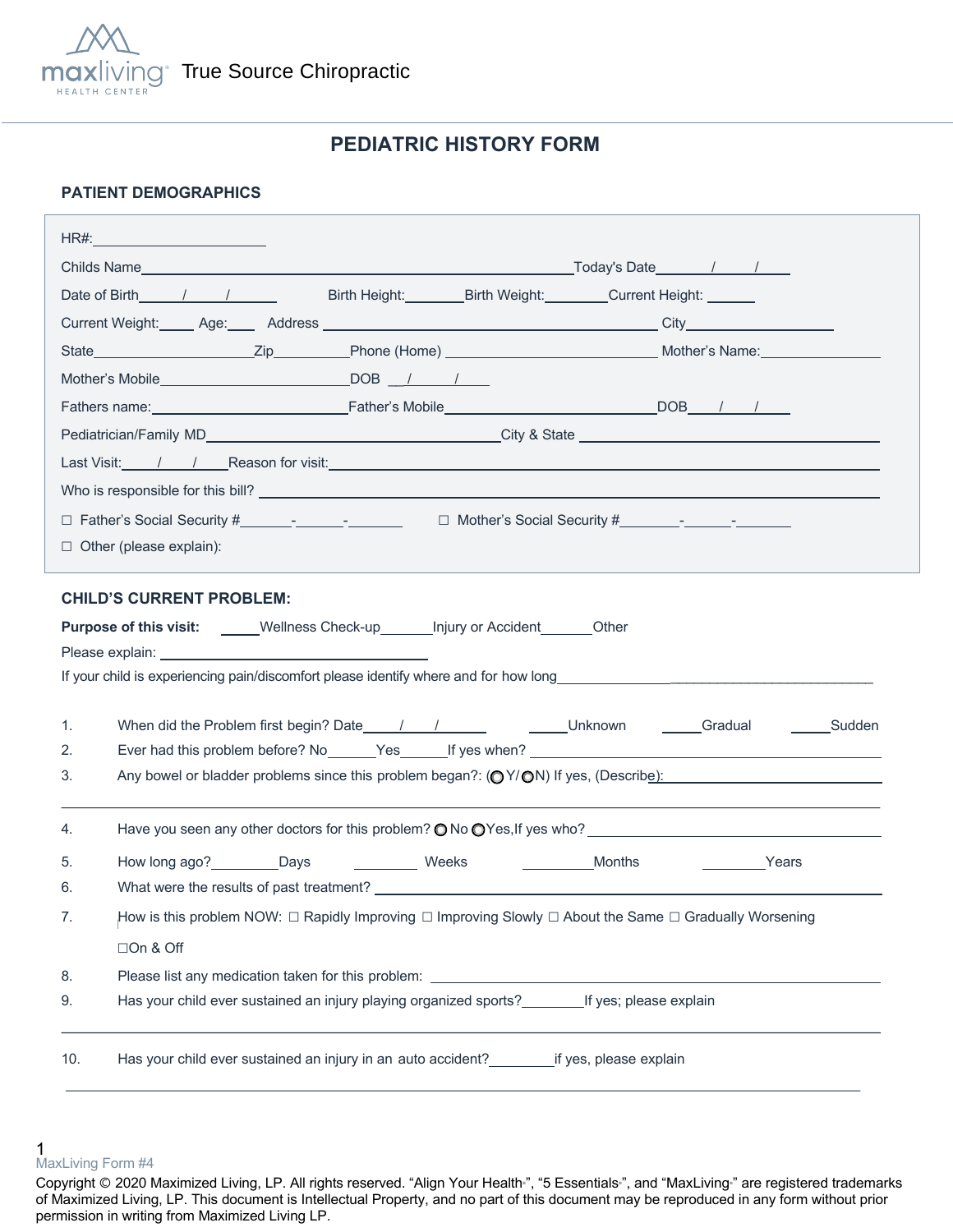

#### **HAS YOUR CHILD EVER SUFFERED FROM:** mark **Y** for YES or **N** for NO

 Headaches **Dizziness Fainting**  Seizures/Convulsions Heart Trouble Chronic Earaches Sinus Trouble **Scoliosis**  Bed Wetting Fall in baby walker Fall off bicycle Fall from changing table

Orthopedic Problems Neck Problems Arm Problems Leg Problems Joint Problems Backaches Poor Posture Anemia Colic Fall from bed or couch Fall from high chair Fall off monkey bars

Digestive Disorders Poor Appetite Stomach Ache Reflux Constipation Diarrhea Hypertension Colds/Flu Broken Bones Fall from crib Fall off slide Fall off skateboard/skates Behavioral Problems ADD/ADHD Ruptures/Hernia Muscle Pain Growing Pains Allergies to Asthma Walking Trouble Sleeping Problems Fall off swing Fall down stairs Other:

### I understand that I am directly and fully responsible to this office for all fees associated with chiropractic care my child receives.

The risks associated with exposure to x-rays and spinal adjustments have been explained to me to my complete satisfaction, and I have conveyed my understanding of these risks to the doctor. After careful consideration I do hereby request and authorize imaging studies and chiropractic adjustments for the benefit of my minor child for whom I have the legal right to select and authorize health care services on behalf of. I hereby request and authorize this office to administer healthcare as deemed necessary to my dependent minor child. This authorization also extends to include diagnostic imaging, laboratory and other testing at the doctor's discretion.

 $\Box$  Under the terms and conditions of my divorce, separation or other legal authorization, the consent of a spouse/former spouse or other guardian is not required. If my authority to so select and authorize this care should change in any way, I will immediately notify this office.

Parent or Legal Guardian's Signature Date Date

Doctor Signature Date

2 MaxLiving Form #4

Copyright © 2020 Maximized Living, LP. All rights reserved. "Align Your Health<sub>"</sub>, "5 Essentials<sub>"</sub>, and "MaxLiving<sub>"</sub> are registered trademarks of Maximized Living, LP. This document is Intellectual Property, and no part of this document may be reproduced in any form without prior permission in writing from Maximized Living LP.